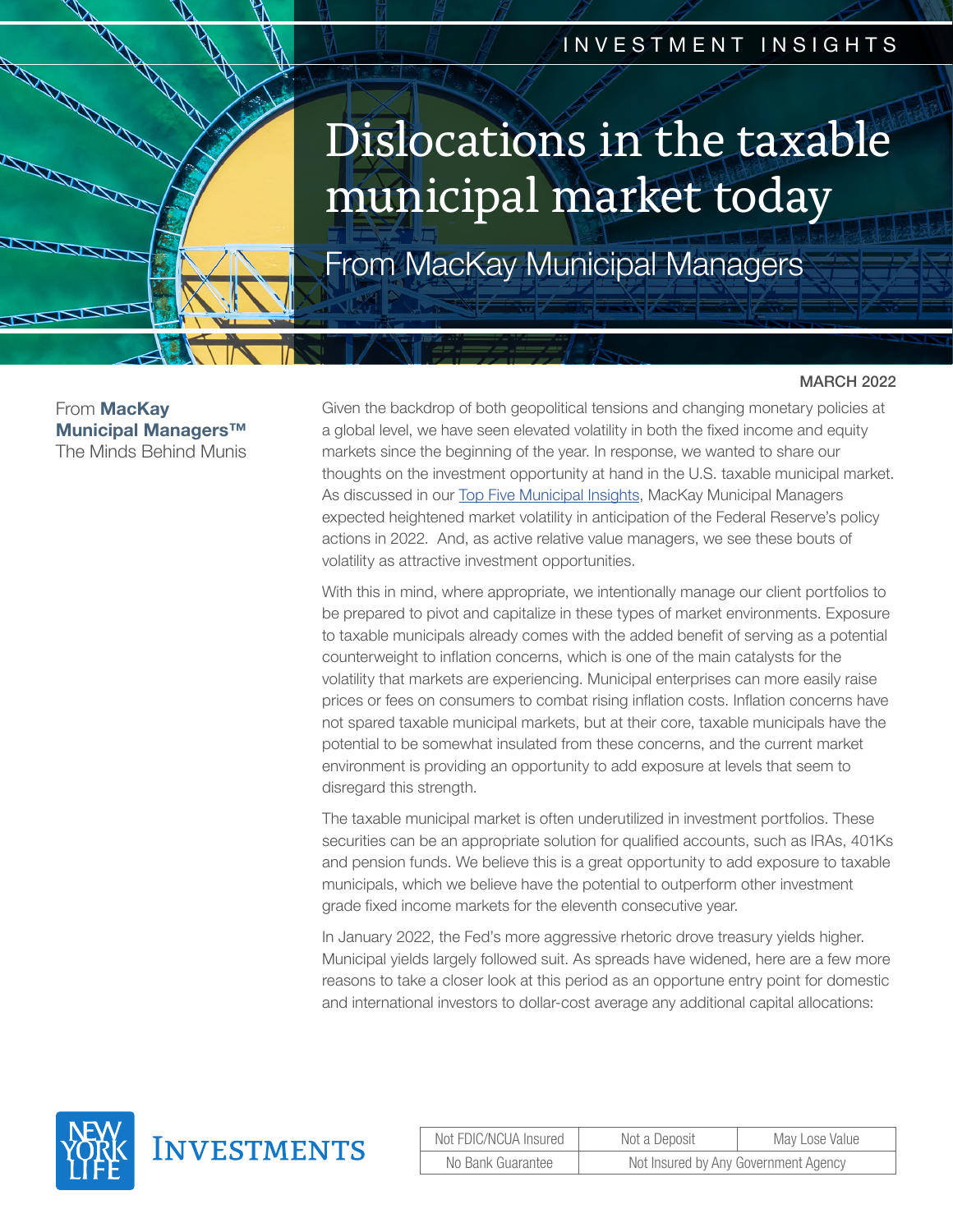## Higher book yields

1.

Bonds are trading at attractive book yields across the curve. Figure 1 shows yield differential between what we were seeing in the market at the beginning of January vs. February 15.

As the curve has continued to flatten, we are seeing more opportunity down the curve specifically inside the 10 year where we are able to pick up additional yield. In some cases, yields are close to 3.25% - 3.50%. Additionally, positioning portfolios with lower duration, and diversified curve exposure can assist as rates move higher and can allow us to participate if the yield curve begins to steepen.



#### Figure 1: AAA Taxable Yields

Source: Bloomberg, as of 1/3/22 and 2/15/22. AAA Taxable is represented by ICE BofA U.S. Taxable Municipal Index. An investment cannot be made directly into an index. Past performance is not indicative of future results.

# 2.

3.

### Volatility can create opportunity

Although we expect more volatility in the market over the next coming months as the Federal Reserve moves forward with its first rate hike in the U.S., we believe the majority of the rate hikes expected in 2022 have been priced into the market already. The unknowns in this cycle remain inflation, the unwinding of Quantitative Easing and the reduction of the Federal Reserve's balance sheet. These factors may potentially determine the shape of the yield curve for the remainder of the year and will present the market with continued volatility, and opportunities.

# Credit fundamentals intact

Our view is the fundamentals of taxable municipal credits remain sound and we expect growing investor demand for high quality, monopoly-like municipals where issuers have the ability to raise taxes and user fees on their essential services. This allows issuers to maintain adequate debt service coverage, helps stabilize credit ratings and helps reduce bond price sensitivity to rising rates and higher inflation. Furthermore, we believe active management with tactical trading in these volatile periods should create alpha opportunities for the remainder of 2022. In this current environment, we will continue to maintain some cash and liquidity in portfolios to seek to take advantage of these opportunities.

### FOR MORE INFORMATION

Visit [Muni360.com](https://www.newyorklifeinvestments.com/investment-strategies/muni-360) or call 888-474-7725 for more information about taxable municipal bonds and the experienced professionals at MacKay Municipal Managers. MacKay Municipal Managers is a recognized leader in active municipal bond investing and is entrusted with \$80 billion in assets under management, as of 12/31/21.